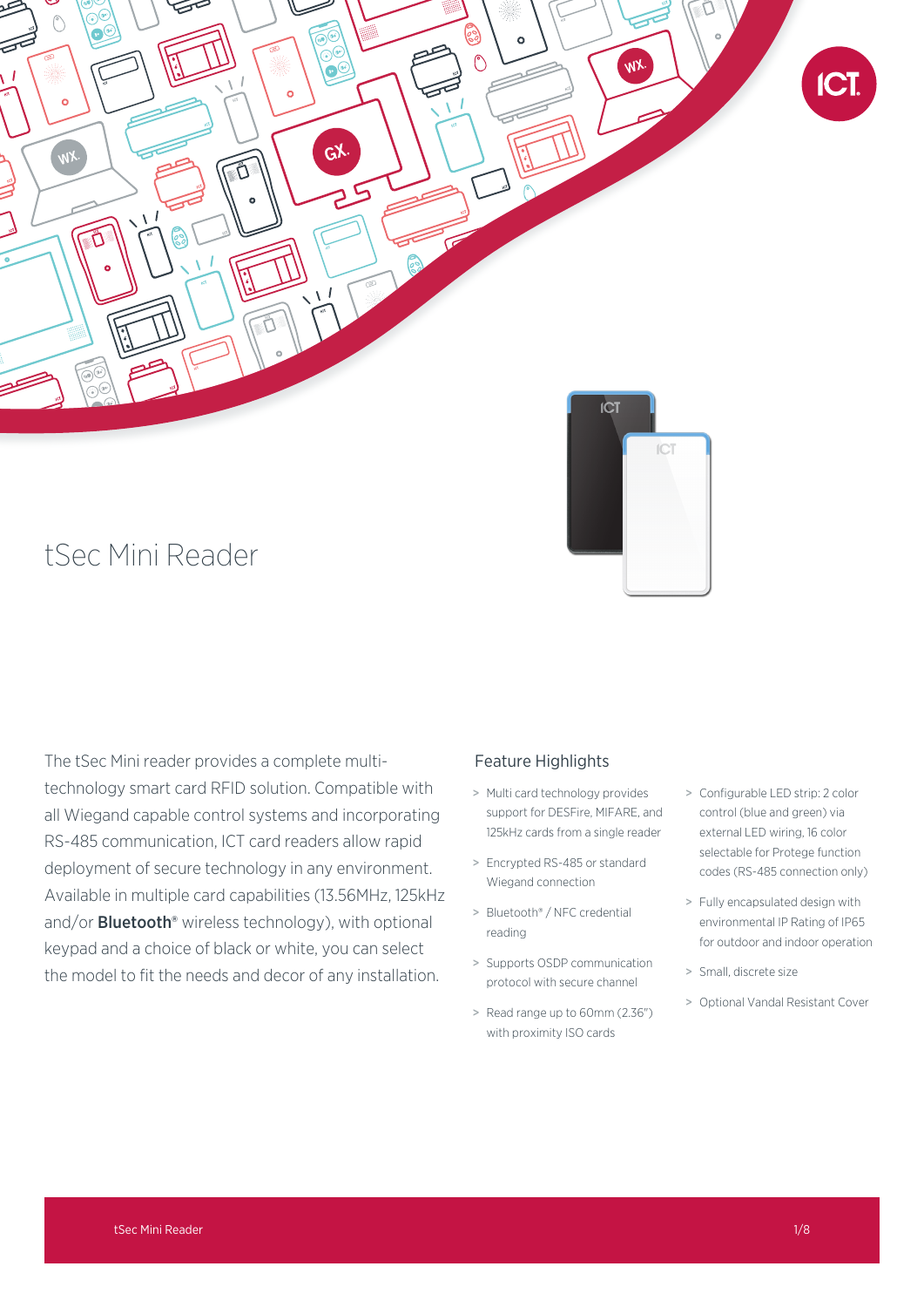# Optional Features

A range of optional features means there is a model to suit everyone.

- > Choose from the 125kHz or MIFARE/DESFire models, or the Multi Technology model that supports all formats
- > Optional Bluetooth® / NFC connectivity to allow access via a smartphone
- > Optional vandal resistant cover
- > Opt for either black or white according to your decor

# Multi Card Technology

Available with 13.56MHz smart card capability or as a multi technology reader that combines both 125kHz proximity and 13.56MHz capabilities in a single unit, delivering maximum compatibility while providing a path forward to the latest technology. The multi technology reader is ideal for organizations that wish to transition to smart technology at their own pace, as it means they don't need to replace all their cards up front.

# Optional Bluetooth® / NFC Credential Reading

Bluetooth® / NFC capability enables you to use your smartphone as your access credential for maximum convenience.

Equipped with support for most modern iOS and Android devices, you can unlock the door using a unique access credential that is entered against your user record in Protege, and authenticated by a secure cloud based server.

# Convenient Programming

Reader configuration can be easily programmed for a wide range of functionality from any mobile device via the Protege Config App.

# Flexible Communication

Choose between the intelligent RS-485 connection for fast, flexible, secure communication, or Wiegand for compatibility with all standard access control systems. RS-485 provides the added benefits of being easier and more cost effective to wire and deploy, and allows for direct integration with Protege systems, enabling you to make changes on the fly once readers are installed. RS-485 also allows for longer cable runs and offers a simpler firmware update process.

# OSDP 2.2 Communication

The OSDP protocol improves interoperability and adds scalability, flexibility and ease of implementation.

OSDP with secure channel offers additional security with AES-128 encryption and predefined key management and authentication.

For more information, see Application Note 321: Configuring ICT Readers for OSDP Communication, available from the ICT website.

# Configurable LED Strip

The card reader provides the ability to change the color of the LED strip (16 colors available) to show when a function has started, succeeded or failed. For example, for a function that is used to arm an area you might set the LED to change to orange to show that the function has started, yellow to show that the area has armed successfully, and red to indicate when the function has failed.

\*This feature is only supported when wired using RS-485.

# IP65 Protection

The IP65 environmental rating provides a high degree of protection from the elements, making the reader suitable for harsh environments. Readers can be mounted indoors or outdoors, located anywhere from the car park gate to the office door.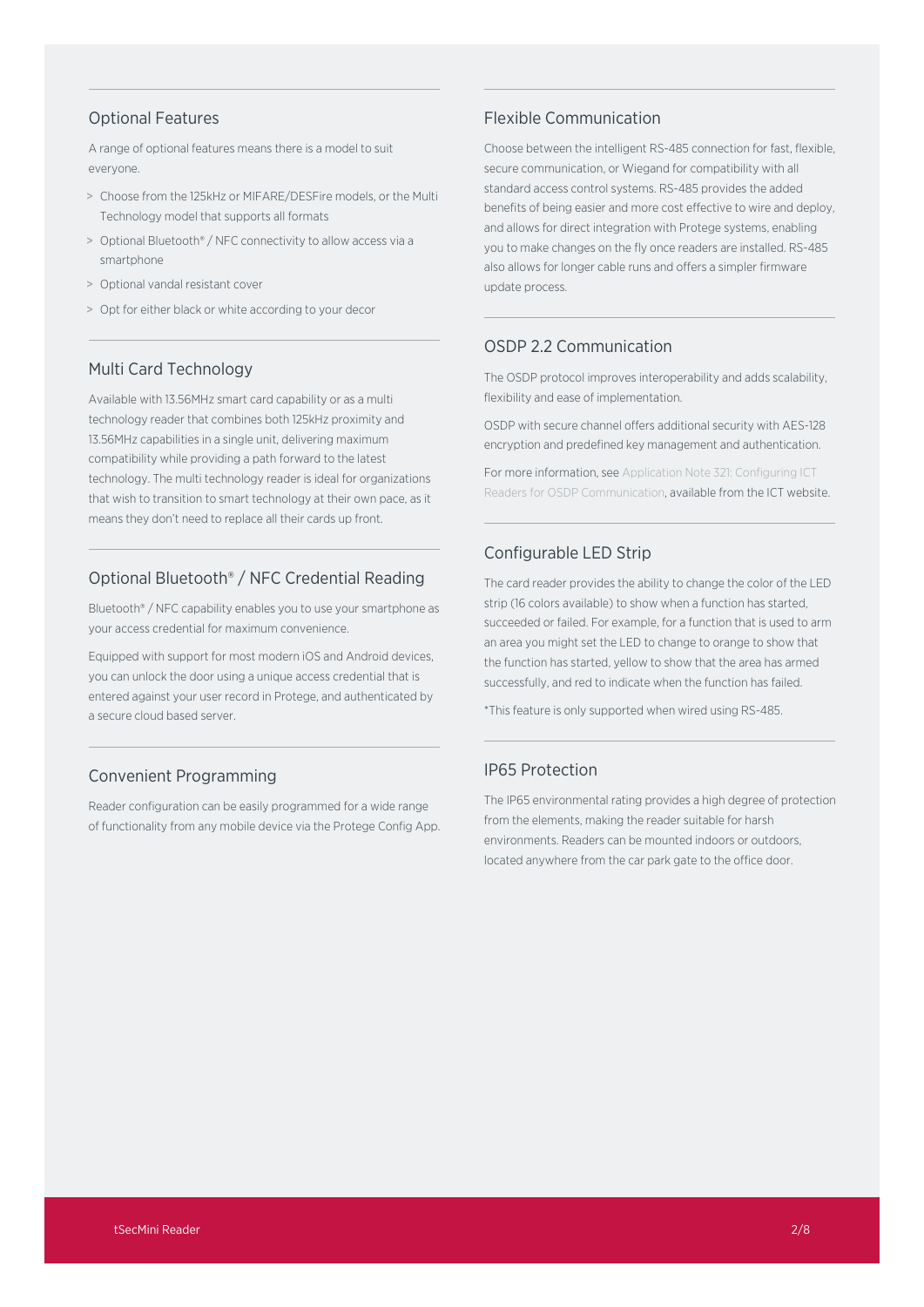# Optional Vandal Resistant Cover

Designed to withstand some of the harshest settings, the optional vandal resistant covers are ideal for locations where a card reader may be exposed to damage, including corridors, parking buildings, correctional facilities, and other public places. Highly resistant to impact, such as from the swing of a hammer or baseball bat, its robust construction provides greater durability and protection against vandalism and malicious damage. The flush design also serves as an anti-ligature measure for an additional level of safety.



Covers can be ordered using the following part codes:

- > tSec Standard Reader: PRX-SVRC
- > tSec Extra Reader: PRX-XVRC
- > tSec Mini Reader: PRX-MVRC

Mounted correctly, the card reader vandal resistant cover is compliant to DHF TS 001:2013, the ENHANCED REQUIREMENTS & TEST METHODS FOR ANTI-LIGATURE HARDWARE to grade B4 for vertical direction devices and to impact level IK10.

### Keypad Support

Regular keypad variations of the tSec reader range do not operate correctly with the vandal resistant covers that are provided separately. You must order the reader as a kit (including the cover) using one of the following part codes:

- > tSec Standard Reader: PRX-TSEC-STD-KP-VRC (Multi Technology), PRX-TSEC-STD-DF-KP-VRC (13.56MHz), PRX-TSEC-STD-KP-BT-B-VRC (Multi Technology with Bluetooth® Wireless Technology).
- > tSec Extra Reader: PRX-TSEC-EXTRA-KP-VRC (Multi Technology), PRX-TSEC-EXTRA-DF-KP-VRC (13.56MHz), PRX-TSEC-EXTRA-KP-BT-B-VRC (Multi Technology with Bluetooth® Wireless Technology).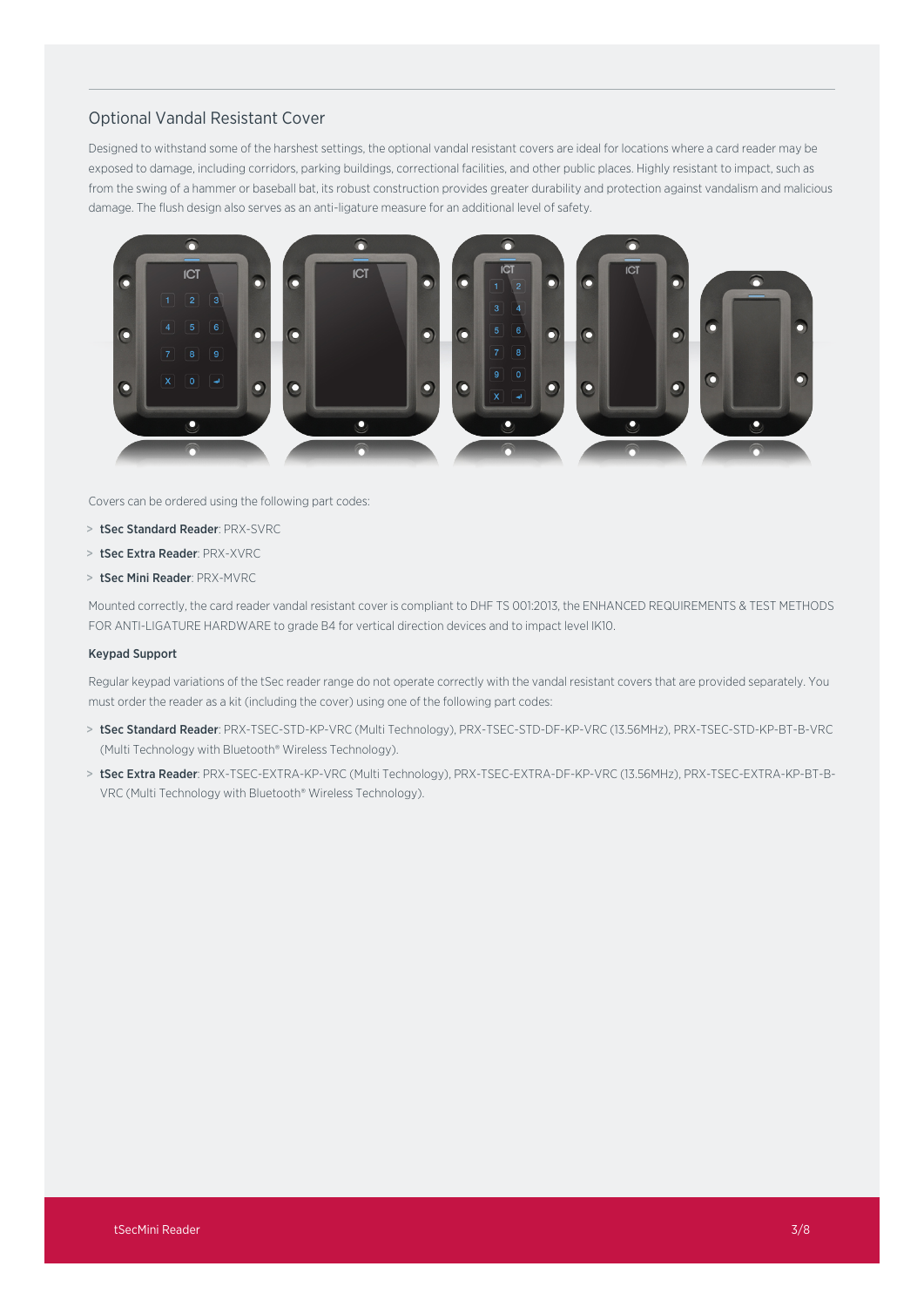# Available Models / Ordering Information

The tSec Mini reader is available with a range of features.

| Mini                                                                       |        | 85 x 46 x 17mm (3.35 x 1.81 x 0.67") |                                   |                                 |                                      |
|----------------------------------------------------------------------------|--------|--------------------------------------|-----------------------------------|---------------------------------|--------------------------------------|
|                                                                            | Keypad | 125kHz                               | MIFARE/<br>DESFire/<br><b>NFC</b> | <b>Bluetooth®</b><br>Technology | Vandal<br><b>Resistant</b><br>Cover* |
| <b>PRX-TSEC-MINI-B</b>                                                     |        | $\bullet$                            | $\bullet$                         |                                 |                                      |
| tSec Mini Multi-Technology Card Reader                                     |        |                                      |                                   |                                 |                                      |
| PRX-TSEC-MINI-125-B                                                        |        | $\bullet$                            |                                   |                                 |                                      |
| tSec Mini 125kHz Card Reader                                               |        |                                      |                                   |                                 |                                      |
| PRX-TSEC-MINI-DF-B                                                         |        |                                      | $\bullet$                         |                                 |                                      |
| tSec Mini 13.56MHz Card Reader                                             |        |                                      |                                   |                                 |                                      |
| PRX-TSEC-MINI-BT-B                                                         |        |                                      |                                   |                                 |                                      |
| PRX-TSEC-MINI-BT-W                                                         |        | $\bullet$                            | $\bullet$                         | $\overline{\mathcal{S}}$        |                                      |
| tSec Mini Multi-Technology Card Reader with Bluetooth® Wireless Technology |        |                                      |                                   |                                 |                                      |
| PRX-TSEC-MINI-DF-BT-B                                                      |        |                                      | $\overline{\mathcal{S}}$          | $\overline{\mathbf{v}}$         |                                      |
| tSec Mini 13.56MHz Card Reader with Bluetooth® Wireless Technology         |        |                                      |                                   |                                 |                                      |

\* Keypad editions with vandal resistant cover included. Covers may be purchased separately for readers without keypads, but regular keypad editions do not support vandal resistant covers.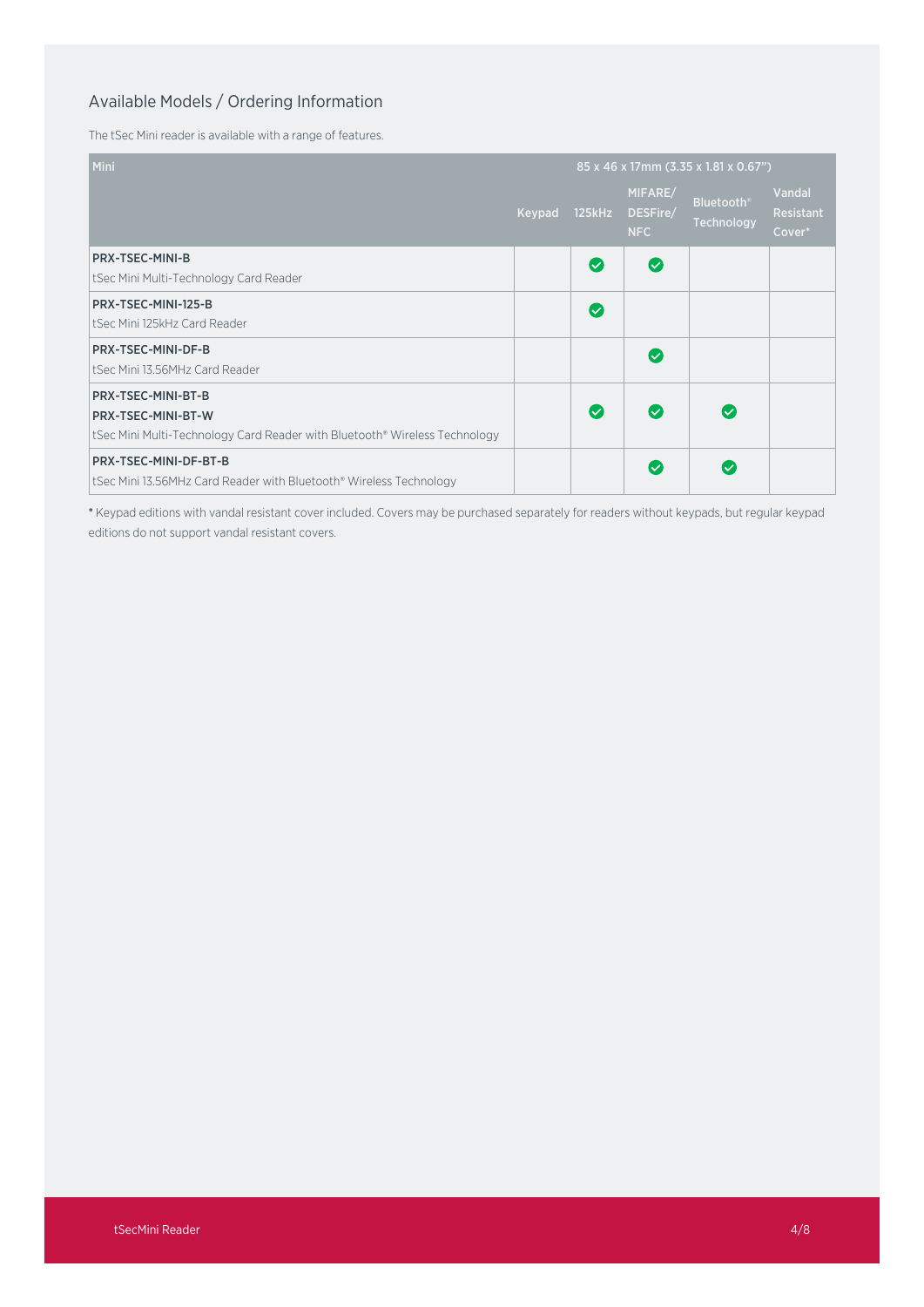# Technical Specifications

| <b>Ordering Information</b>                                                        |                                                                                                                                                                                                                                                                               |  |  |  |  |  |
|------------------------------------------------------------------------------------|-------------------------------------------------------------------------------------------------------------------------------------------------------------------------------------------------------------------------------------------------------------------------------|--|--|--|--|--|
| Order Codes                                                                        | See Reader Editions.                                                                                                                                                                                                                                                          |  |  |  |  |  |
| <b>Power Supply</b>                                                                |                                                                                                                                                                                                                                                                               |  |  |  |  |  |
| Operating Voltage                                                                  | 12VDC (9.5 to 14VDC)                                                                                                                                                                                                                                                          |  |  |  |  |  |
| <b>Operating Current</b>                                                           | Standard Reader: 254mA (Peak, Reading)<br>Extra Reader: 298mA (Peak, Reading)<br>Mini Reader: 203mA (Peak, Reading)                                                                                                                                                           |  |  |  |  |  |
| Communications                                                                     |                                                                                                                                                                                                                                                                               |  |  |  |  |  |
| Card Read Range                                                                    | MIFARE 60mm (2.36") *<br>DESFire EV1 ISO 15mm (0.6") *<br>125kHz Clamshell 40mm (1.57") +                                                                                                                                                                                     |  |  |  |  |  |
| Tag Read Range                                                                     | MIFARE 30mm (1.2") *<br>DESFire EV16mm (0.23")*<br>125kHz 25mm (0.98") +                                                                                                                                                                                                      |  |  |  |  |  |
| Wiegand Interface                                                                  | Multiple format 26 or 34 Bit data 0 and data 1, card defined                                                                                                                                                                                                                  |  |  |  |  |  |
| Frequency                                                                          | 13.56 MHz ISO/IEC 14443 Type A*<br>125KHz pulse width modulated +                                                                                                                                                                                                             |  |  |  |  |  |
| Multi Conductor Cable                                                              | Wiegand: 22Awg alpha 5196, 5198, 18Awg alpha 5386, 5388. Max Distance 150m (492ft)<br>Module comms/RS485: Belden 9842 or equivalent. Max distance 900m (3000ft)                                                                                                               |  |  |  |  |  |
| <b>OSDP Communication</b>                                                          | OSDP standard 2.2 with Secure Channel Protocol ** / ***                                                                                                                                                                                                                       |  |  |  |  |  |
| Bluetooth® Wireless Technology                                                     |                                                                                                                                                                                                                                                                               |  |  |  |  |  |
| Bluetooth® Read Range                                                              | Proximity mode: up to 0.5m (1.6ft) Configurable **<br>Action unlock (shake): up to 5m (16.4ft) Configurable **                                                                                                                                                                |  |  |  |  |  |
| Bluetooth® Electronic Credential<br>Transmission Technology                        | NRF8001 Bluetooth® version 4.0 compliant<br>Proprietary data exchange protocol. AES128 Encrypted<br>Reader App Version: 1.04.175 and above<br>Credentials can be distinguished by unique site code and card number                                                            |  |  |  |  |  |
| Bluetooth® Wireless Device                                                         | Protege Mobile 1.0.x                                                                                                                                                                                                                                                          |  |  |  |  |  |
| <b>NFC</b>                                                                         |                                                                                                                                                                                                                                                                               |  |  |  |  |  |
| NFC Read Range                                                                     | Up to 60mm ***                                                                                                                                                                                                                                                                |  |  |  |  |  |
| NFC (Near-field communication)<br>electronic credential transmission<br>technology | Android 4.4 or above, with phones which support ISO7816-4<br>Proprietary Secured DESFire credential<br>Credential is AES-256 (NIST certified AES algorithm)<br>Reader App Version: 1.04.175 and above<br>Credentials can be distinguished by unique site code and card number |  |  |  |  |  |
| <b>NFC Wireless Device</b>                                                         | Protege Mobile 1.0.x                                                                                                                                                                                                                                                          |  |  |  |  |  |
| <b>Operating Conditions</b>                                                        |                                                                                                                                                                                                                                                                               |  |  |  |  |  |
| Environment IP Rating                                                              | <b>IP65</b>                                                                                                                                                                                                                                                                   |  |  |  |  |  |
| Operating Temperature                                                              | UL/ULC-35° to 66°C (-31° to 151°F): EU EN-40° to 70°C (-40° to 158°F)                                                                                                                                                                                                         |  |  |  |  |  |
| Storage Temperature                                                                | $-10^{\circ}$ to 85 $^{\circ}$ C (14 $^{\circ}$ to 185 $^{\circ}$ F)                                                                                                                                                                                                          |  |  |  |  |  |
| Mean Time Between Failures (MTBF)                                                  | 520,834 hours (calculated using RFD 2000 (UTE C 80-810) Standard)                                                                                                                                                                                                             |  |  |  |  |  |
| <b>Dimensions</b>                                                                  |                                                                                                                                                                                                                                                                               |  |  |  |  |  |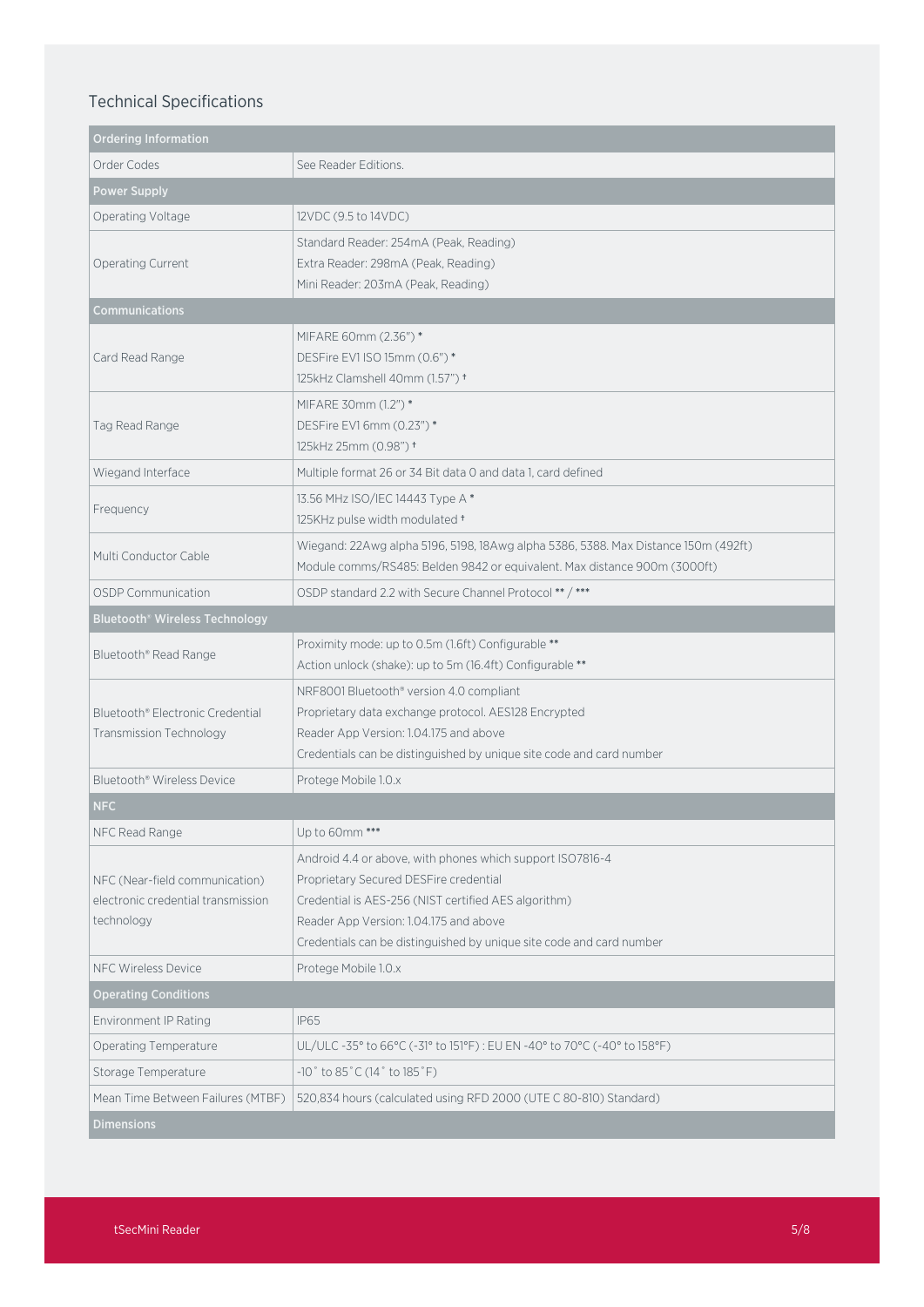| Reader Dimensions<br>$(H \times W \times D)$                        | Standard Reader: 117 x 46 x 18mm (4.61 x 1.81 x 0.71")<br>Extra Reader: 117 x 75 x 18mm (4.61 x 2.95 x 0.71")<br>Mini Reader: 85 x 46 x 17mm (3.35 x 1.81 x 0.67")                                                   |                              |                               |  |  |
|---------------------------------------------------------------------|----------------------------------------------------------------------------------------------------------------------------------------------------------------------------------------------------------------------|------------------------------|-------------------------------|--|--|
| Vandal Resistant Cover<br>$(H \times W \times D)$                   | PRX-SVRC Standard Reader Cover: 162 x 91 x 22.6mm (6.37 x 3.58 x 0.88")<br>PRX-XVRC Extra Reader Cover: 162 x 120 x 22.6mm (6.37 x 4.72 x 0.88")<br>PRX-MVRC Mini Reader Cover: 127 x 88 x 20mm (5.0 x 3.46 x 0.78") |                              |                               |  |  |
| Reader with Surface Mount Box<br>$(H \times W \times D)$            | Standard Reader: 117 x 46 x 51mm (4.61 x 1.81 x 2.00")<br>Extra Reader 119 x 77 x 52mm (4.69 x 3.05 x 2.05")                                                                                                         |                              |                               |  |  |
| <b>Reader Weights</b>                                               |                                                                                                                                                                                                                      | <b>Net Weight</b>            | <b>Gross Weight</b>           |  |  |
| Standard Reader<br>Standard Reader with Vandal Resistant Cover      |                                                                                                                                                                                                                      | 110g(3.9oz)<br>190g (6.7oz)  | 130g(4.60z)<br>280g (9.9oz)   |  |  |
| Extra Reader<br>Extra Reader with Vandal Resistant Cover            |                                                                                                                                                                                                                      | 160g (5.6oz)<br>270g (9.5oz) | 190g (6.7oz)<br>360g (12.7oz) |  |  |
| Mini Reader                                                         |                                                                                                                                                                                                                      | 80g (2.8oz)                  | 100g (3.5oz)                  |  |  |
| Standard Reader Surface Mount Box<br>Extra Reader Surface Mount Box |                                                                                                                                                                                                                      | 40g (1.4oz)<br>70g (2.5oz)   | 60g(2.1oz)<br>100g (3.5oz)    |  |  |

\* Applies to MIFARE/DESFire and Multi-Technology models only

† Applies to 125kHz and Multi-Technology models only

\*\* Applies to Bluetooth® wireless technology enabled models only

\*\*\* Applies to NFC capable models only

The size of conductor used for the supply of power to the unit should be adequate to prevent voltage drop at the terminals of no more than 5% of the rated supply voltage.

The **Bluetooth®** word mark and logos are registered trademarks owned by Bluetooth SIG, Inc. and any use of such marks by Integrated Control Technology is under license. Other trademarks and trade names are those of their respective owners.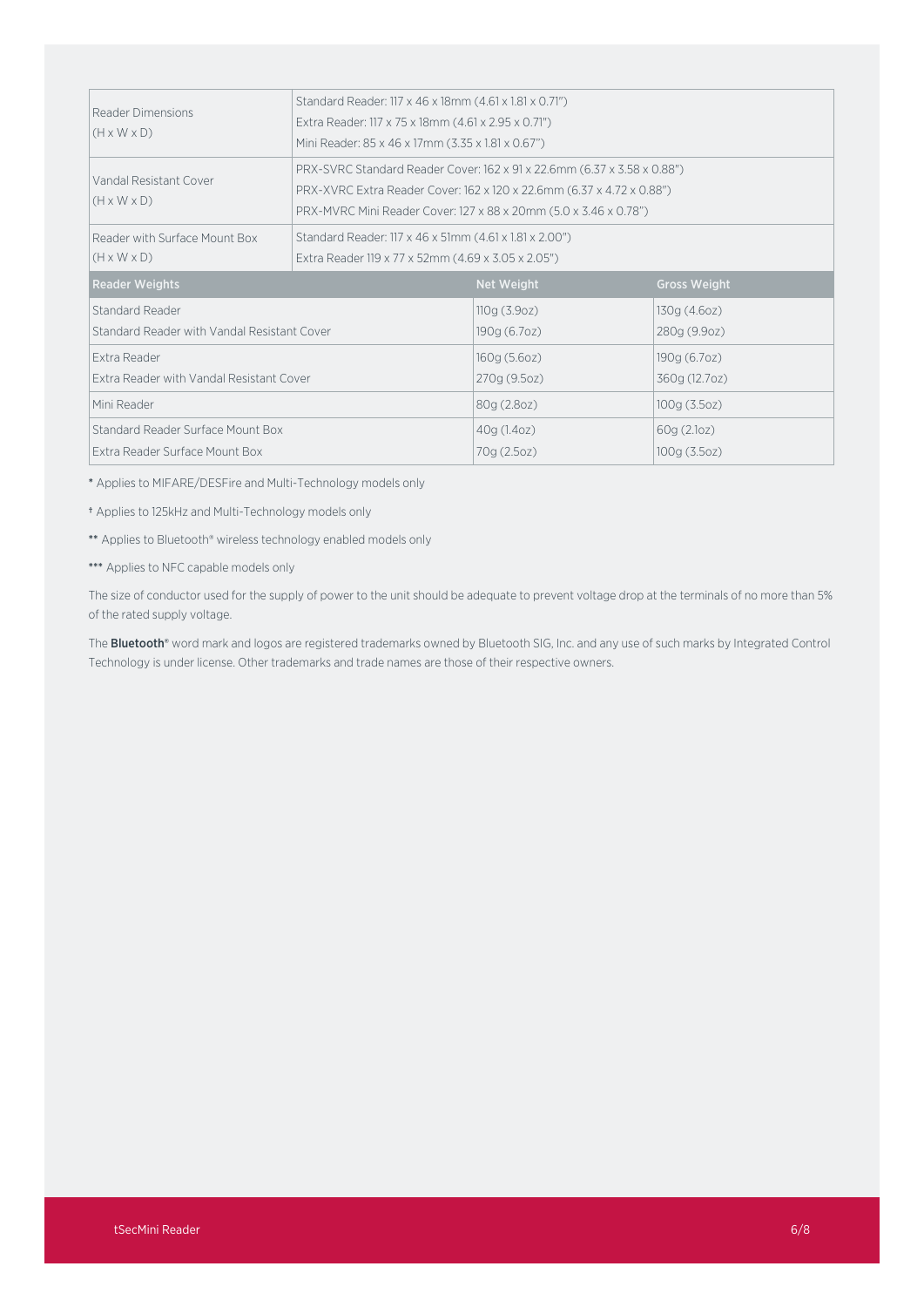### Regulatory Notices

### New Zealand (RSM) and Australia (RCM)

This equipment carries the R-NZ label and complies with EMC and radio communications regulations of the Australian Communications and Media Authority (ACMA) governing the Australian and New Zealand (AS/NZ) communities.

### AS/NZS 2201.1 Class 5

Protege systems conform to AS/NZS 2201.1:2007 Class 5 intruder alarm systems standards for the construction, operation, performance and installation of intruder alarm equipment and systems installed in clients' premises.

### CE – Compliance with European Union (EU)

Conforms where applicable to European Union (EU) Low Voltage Directive (LVD) 2014/35/EU, Electromagnetic Compatibility (EMC) Directive 2014/30/EU, Radio Equipment Directive (RED)2014/53/EU and RoHS Recast (RoHS2) Directive: 2011/65/EU + Amendment Directive (EU) 2015/863.

This equipment complies with the rules of the Official Journal of the European Union, for governing the Self Declaration of the CE Marking for the European Union as specified in the above directives.

Security Grade 4, Environmental Class II, EN 50131-1:2006+A2:2017, EN 50131-3:2009, EN 50131-6:2008+A1:2014, EN 50131-10:2014, EN 50136-1:2012, EN 50136-2:2013, EN 60839-11-1:2013, Power frequency magnetic field immunity tests EN 61000-4-8, Readers Environmental Class: IVA, IK07.

### UK Conformity Assessment (UKCA) Mark

This equipment carries the UKCA label and complies with all applicable standards.

### UL/ULC (Underwriters Laboratories)

- > UL 294 for Access Control System Units
- > CAN/ULC S319 for Electronic Access Control Systems

### Industry Canada

#### ICES-003

This is a Class A digital device that meets all requirements of the Canadian Interference-Causing Equipment Regulations. Cet appareil numérique de la classe A est conforme à la norme NMB-003 du Canada.

CAN ICES-3 (A)/NMB-3(A)

### Federal Communications Commission (FCC)

FCC Rules and Regulations CFR 47, Part 15, Class A.

This equipment complies with the limits for a Class A digital device, pursuant to Part 15 of the FCC rules. Operation is subject to the following two conditions: (1) This device may not cause harmful interference; (2) This device must accept any interference received, including interference that may cause undesired operation.

#### Open Supervised Device Protocol (OSDP) Verified Logo

This equipment carries the OSDP Verified logo which indicates that this device is compliant with the OSDP 2.2 PD Secure profile and all applicable standards.

> For a full regulatory and approval list please visit the ICT website.